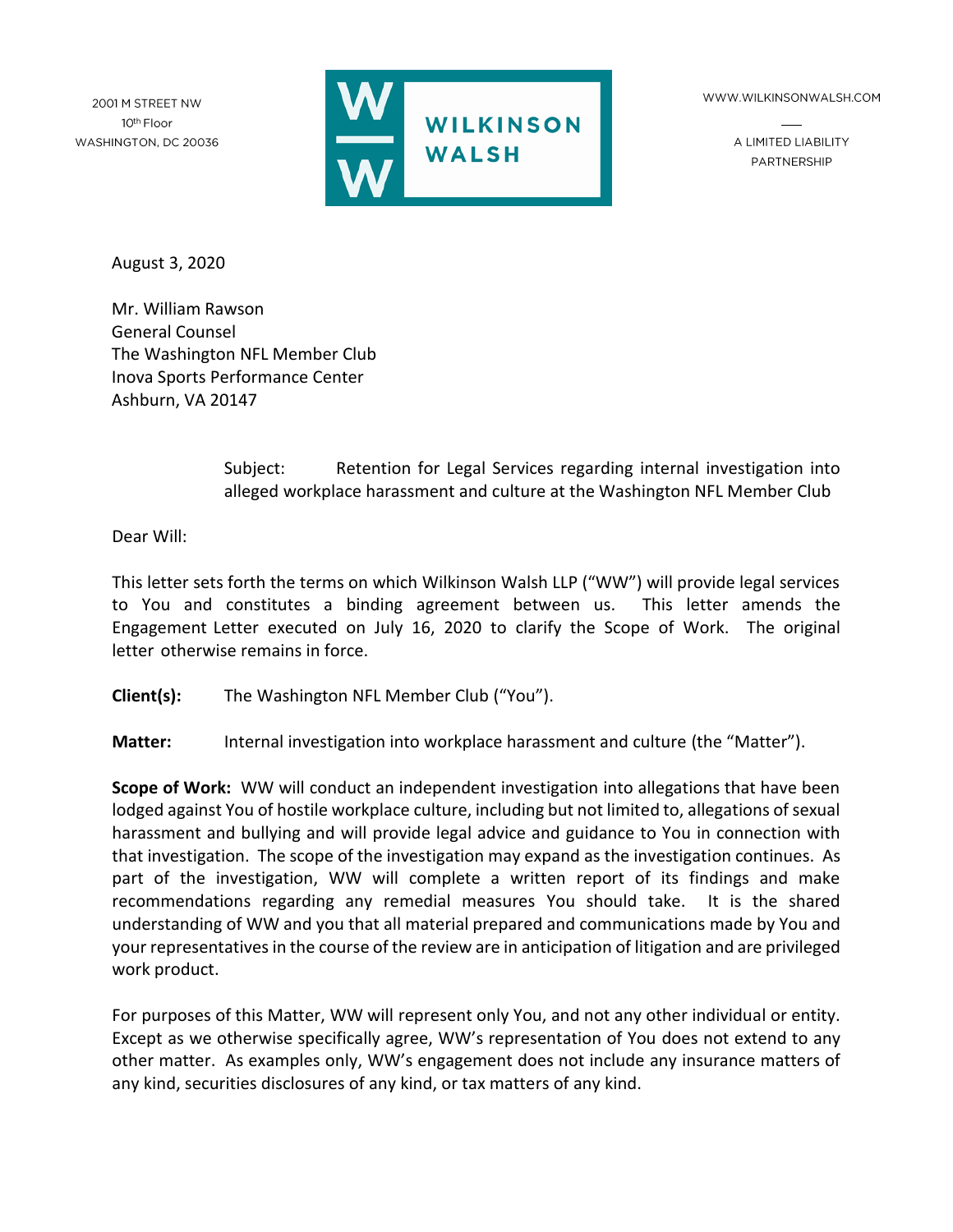**Staffing:** Beth Wilkinson and Moira Penza will lead this engagement for WW. Other WW attorneys may also be staffed on the Matter. In making attorney staffing decisions, WW will take your preferences into account and work in good faith with You to implement appropriate staffing decisions giving due regard both to your wishes and to other commitments WW and its attorneys may have.

**Fees:** WW's fees will be to secure WW's availability to provide services during agreed periods, and will not be calculated based on hours actually spent by WW's professionals or staff in providing those services, except to the extent that WW and You have explicitly agreed in writing. WW shall have no responsibility to record or to supply time records to You, your agents, your insurance carriers, or others, except to the extent of such an explicit agreement.

WW's fees with respect to this Matter **Exercise 20 and 10 and 10 million**. Given the nature of this engagement we are unable to estimate how long it will take to complete the Matter.

**Changes in Scope of Work or Timing:** The parties agree that the agreed monthly fee will not change unless there is a significant change in the work required to be performed by WW due to a change in scope or timing that materially changes the nature of the engagement. In that event, the parties agree to negotiate in good faith a modification of the fees set forth herein to account for such changes.

| <b>Invoices; Calculation and Timing of Fee Payments:</b> |  |  |  |  |
|----------------------------------------------------------|--|--|--|--|
|                                                          |  |  |  |  |
|                                                          |  |  |  |  |
|                                                          |  |  |  |  |
|                                                          |  |  |  |  |
|                                                          |  |  |  |  |
|                                                          |  |  |  |  |
|                                                          |  |  |  |  |
|                                                          |  |  |  |  |
|                                                          |  |  |  |  |
|                                                          |  |  |  |  |
| <b>Expenses:</b>                                         |  |  |  |  |
|                                                          |  |  |  |  |
|                                                          |  |  |  |  |
|                                                          |  |  |  |  |
|                                                          |  |  |  |  |
|                                                          |  |  |  |  |
|                                                          |  |  |  |  |
|                                                          |  |  |  |  |
|                                                          |  |  |  |  |
|                                                          |  |  |  |  |
|                                                          |  |  |  |  |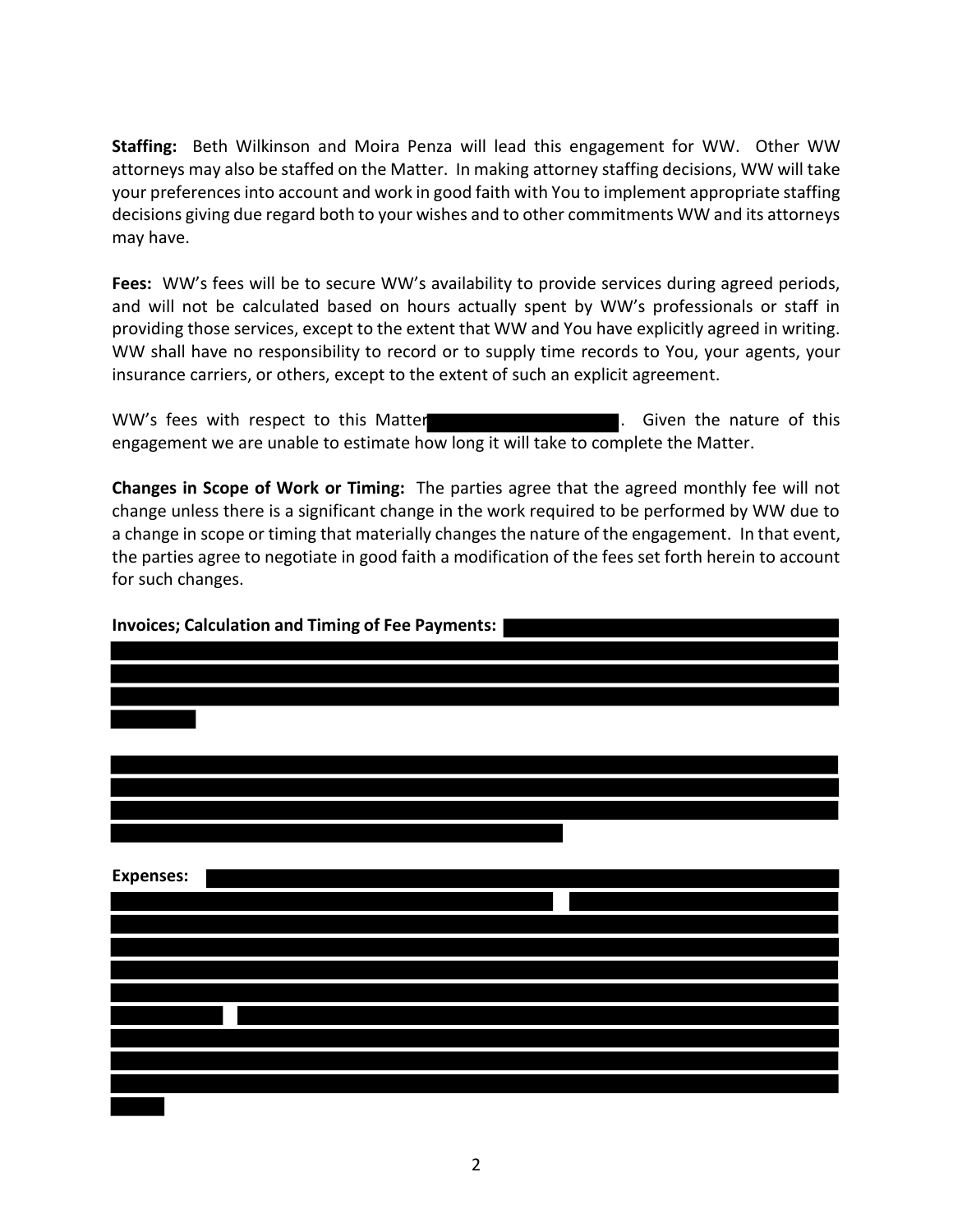**Availability of Personnel and Provision of Materials:** You agree to make your personnel available and to make available any documents or other material in your possession, custody or control for WW's review as reasonably necessary in WW's judgment to assist in completion of this Matter.

| Conflicts of Interest and Waiver:                                                                  |
|----------------------------------------------------------------------------------------------------|
|                                                                                                    |
|                                                                                                    |
|                                                                                                    |
|                                                                                                    |
|                                                                                                    |
|                                                                                                    |
|                                                                                                    |
|                                                                                                    |
| File Retention: We will retain Your records and files in compliance with our policy in effect from |
|                                                                                                    |
| time to time.                                                                                      |
|                                                                                                    |
|                                                                                                    |
|                                                                                                    |
|                                                                                                    |
| Insurance:                                                                                         |
|                                                                                                    |
|                                                                                                    |
| <b>No Guarantee of Success:</b>                                                                    |
|                                                                                                    |
|                                                                                                    |
| Media and Consent to Use of Information:                                                           |
|                                                                                                    |
|                                                                                                    |
|                                                                                                    |

**Other Litigation**: You agree to pay us promptly for our reasonable fees, costs, and expenses incurred in responding to any subpoenas, testifying, or otherwise responding to claims or demands against us relating to or arising out of this Matter. We will notify You if we receive any such claim or demand.

**Conflict Checks:** You agree to cooperate with us and provide us with information we need to check conflicts. Please understand that a complete identification by You of all persons and entities that are involved in the Matter, or are related to the Matter, is necessary for an adequate conflicts analysis. You agree to notify us promptly in the event that You become aware of any other persons or entities who are may or become involved in the Matter.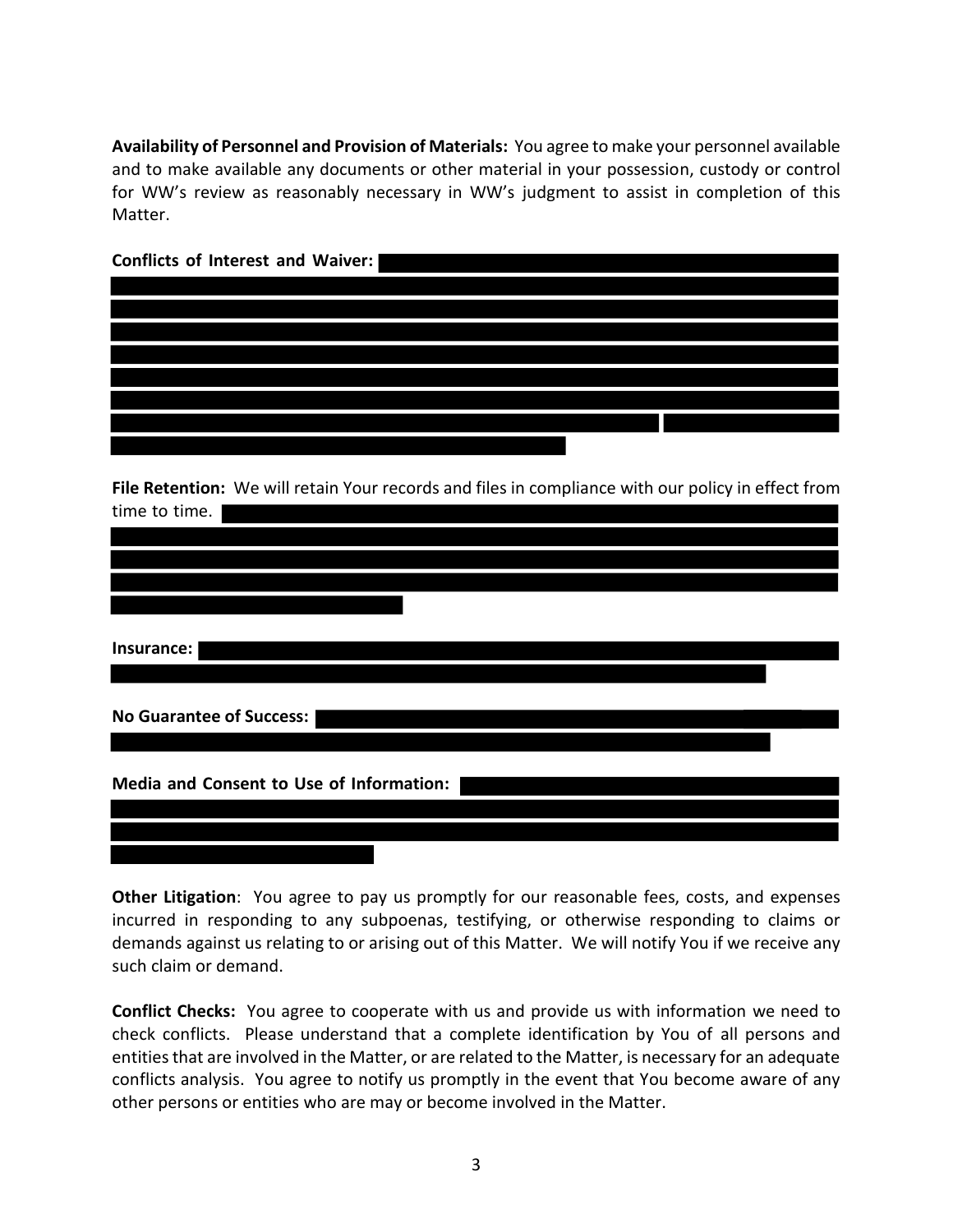**LLP:** Wilkinson Walsh LLP, doing business as "Wilkinson Walsh", is a limited liability partnership organized under the laws of the District of Columbia. Pursuant to those laws, obligations incurred by the limited liability partnership are solely the obligation of the limited liability partnership, and individual partners of the firm are not personally liable, directly or indirectly, by way of indemnification, contribution, assessment, or otherwise, for such obligation solely by reason of being or so acting as a member of the firm.

**Governing Law and Disputes:** The substantive laws of the District of Columbia governs our retention in this Matter, without regard to its conflict/choice of law rules. In the event of a dispute between the parties arising out of or in any way related to this agreement or the Matter, the parties agree to discuss and seek to resolve such a dispute in good faith. If such a resolution is not possible after reasonable efforts, the parties agree to arbitrate any remaining dispute.

**Termination:** Our retention may be terminated by You or by WW at any time by written notice. Our representation also will end, regardless of any written notice being sent, upon the constructive completion of our work. If our retention is terminated for any reason, it will be effective only to terminate our services prospectively; all other terms of this Agreement shall survive any such termination. If You elect to terminate WW's representation of You in this Matter, any unpaid fees incurred up to the date of termination will be paid to WW.

Upon cessation of our active involvement in a particular matter (even if we continue active involvement in other matters on your behalf), WW will have no further duty to inform You of future developments or changes in law as may be relevant to such matter. Further, unless You and WW mutually agree in writing to the contrary, we will have no obligation to monitor renewal or notice dates or similar deadlines which may arise from the matters for which we had been retained.

**Miscellaneous:** This Agreement sets forth our entire agreement for rendering professional services in this Matter. It can be amended or modified only in a writing signed by the party to be bound by the amendment or modification, and not orally or by course of conduct. This Agreement may be signed in one or more counterparts and binds each party countersigning below, whether or not any other proposed signatory ever executes it. If any provision of this Agreement or the application thereof is held invalid or unenforceable, the invalidity or unenforceability shall not affect other provisions or applications of this Agreement which can be given effect without such provisions or application, and to this end the provisions of this Agreement are declared to be severable. You agree that WW is not advising You with respect to